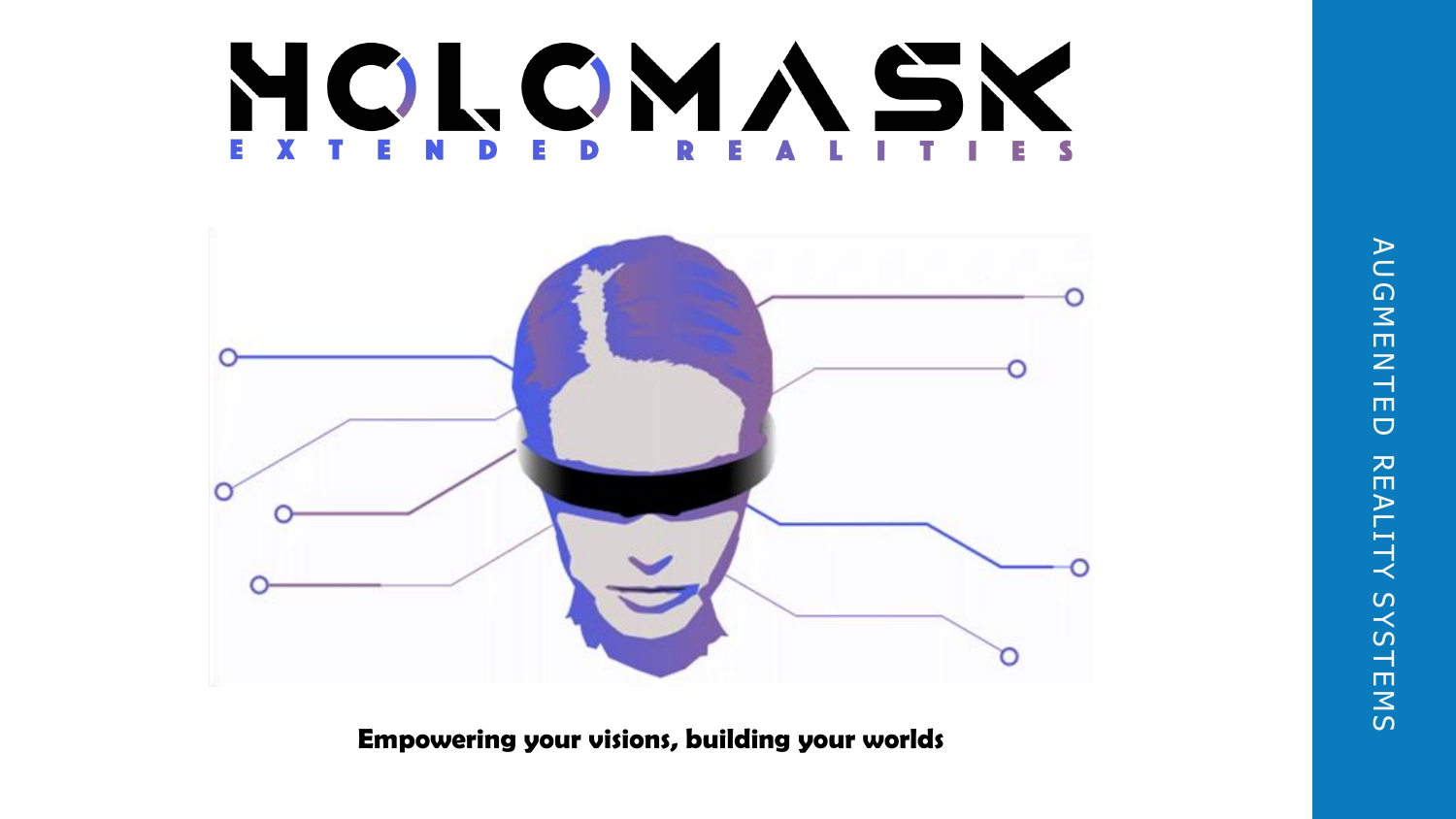

Holomask, thanks to the TEAMXR software, works on the added value of extended reality solutions by offering the possibility to connect to a remote operator and see in real time exactly what he sees, send documents or draw on a virtual whiteboard, all displayed on the field of view of the remote operator.

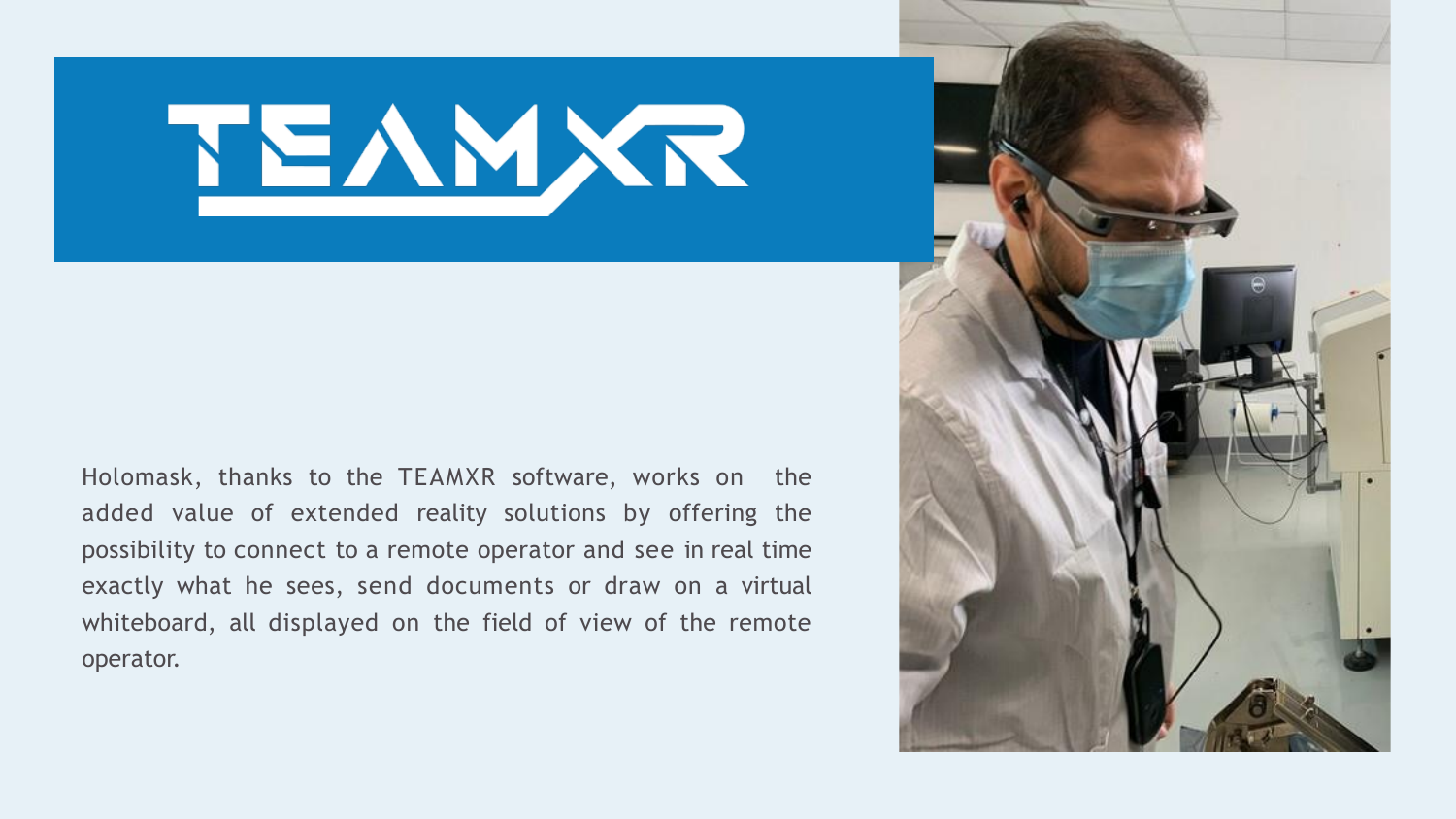







#### **YOU DON'T NEED TO BE ON SITE**

We see exactly what the operator sees onsite in real time.

TeamXR software gives the possibility of connecting remotely with an operator with augmented reality solutions .

draw on a virtual board the images<br>displayed on the field of view of the on the field of view of the remote operator. It is possible to send some documents or

#### **JOINT WORK & HANDS FREE**

The operator can operatehands -free.

#### **DOCUMENTS AVAILABLE ON SITE**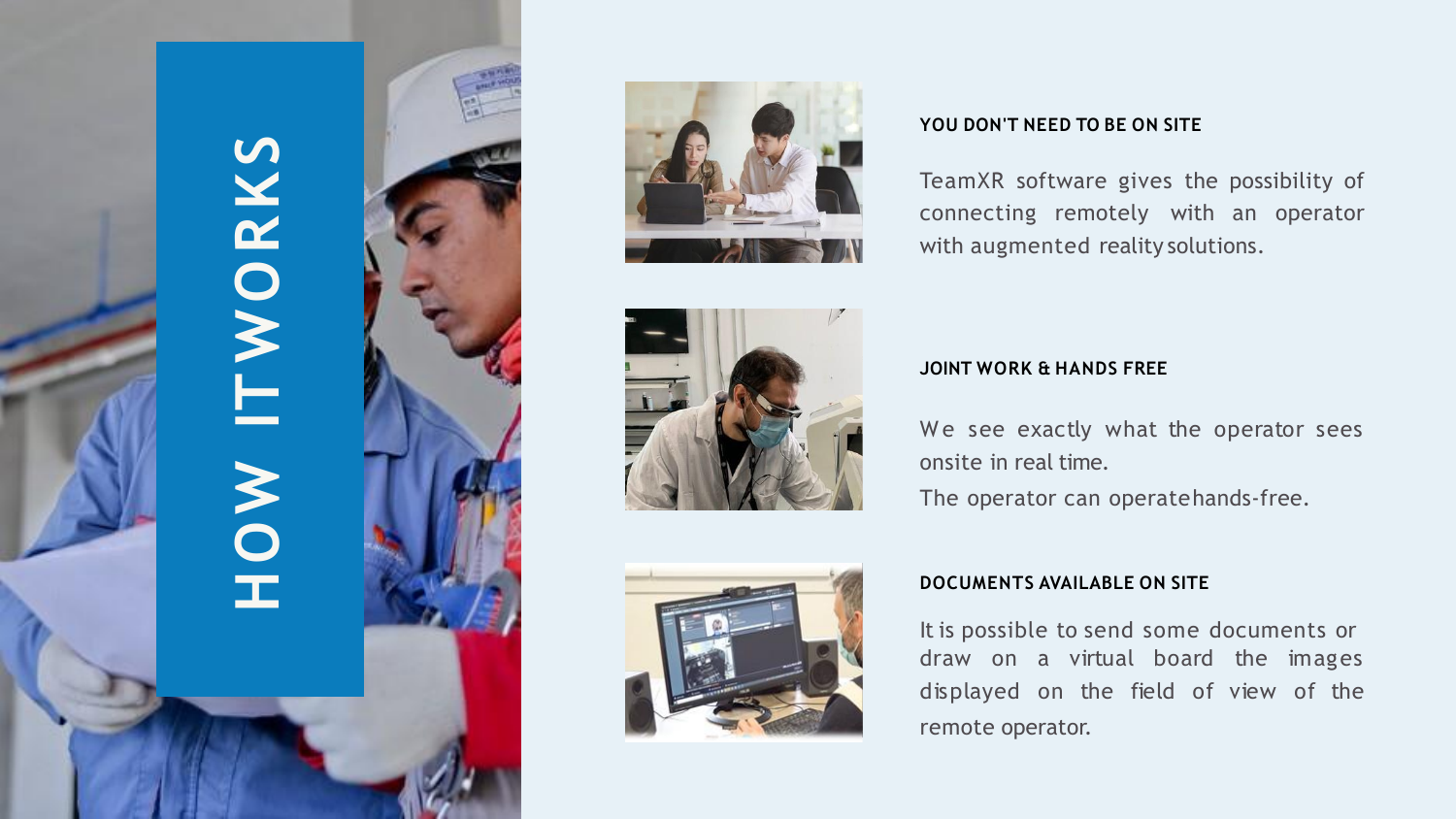

Multilingual translation of messages.

Quick and easy connection.

The expert operator can freeze a single frame from the video streaming coming from the remote glasses and draw on it.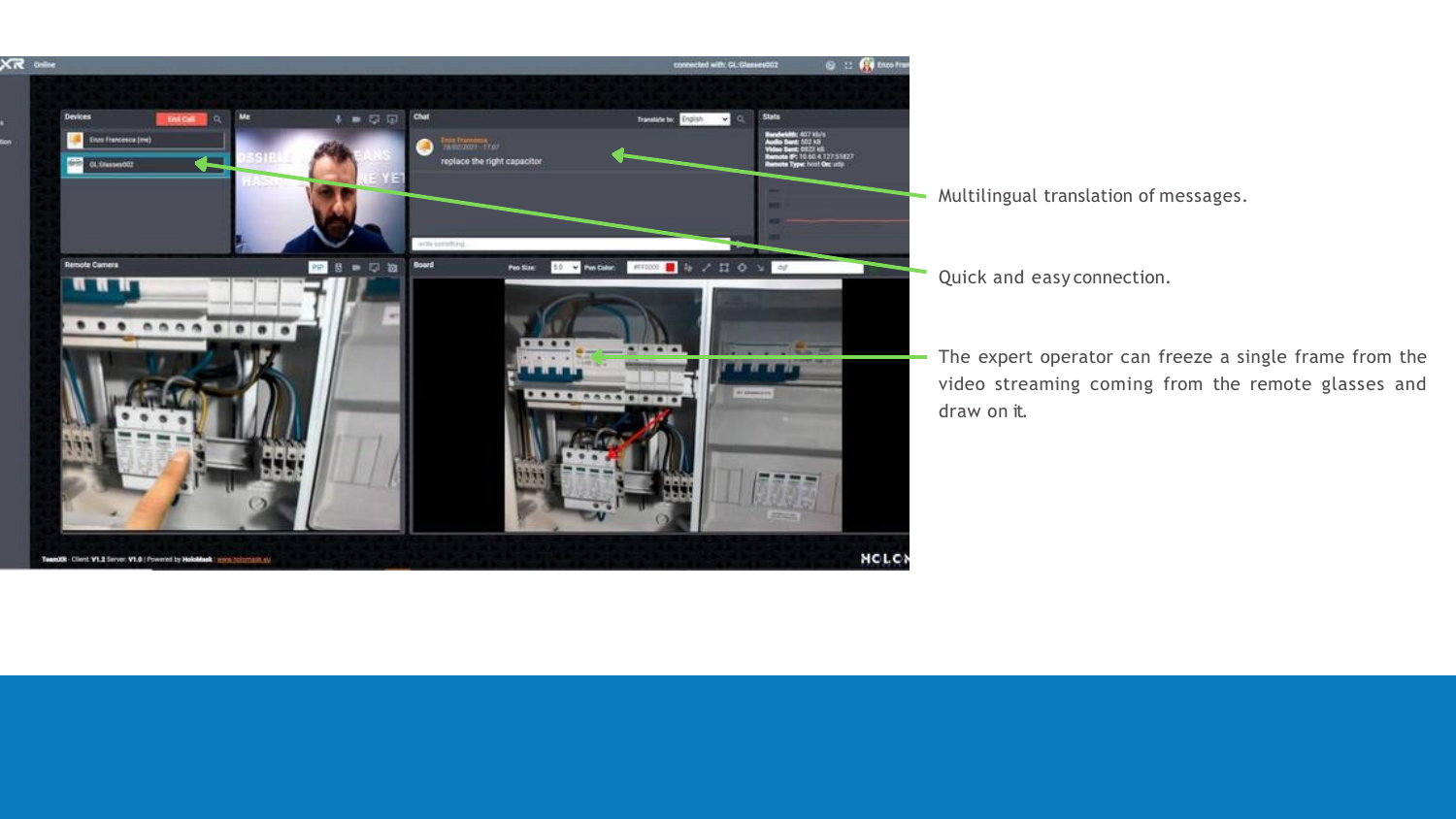The platform allows you to share documents, such as images, videos, PDFs and 3D files, with the remote user, which can be consulted directly from the glasses.

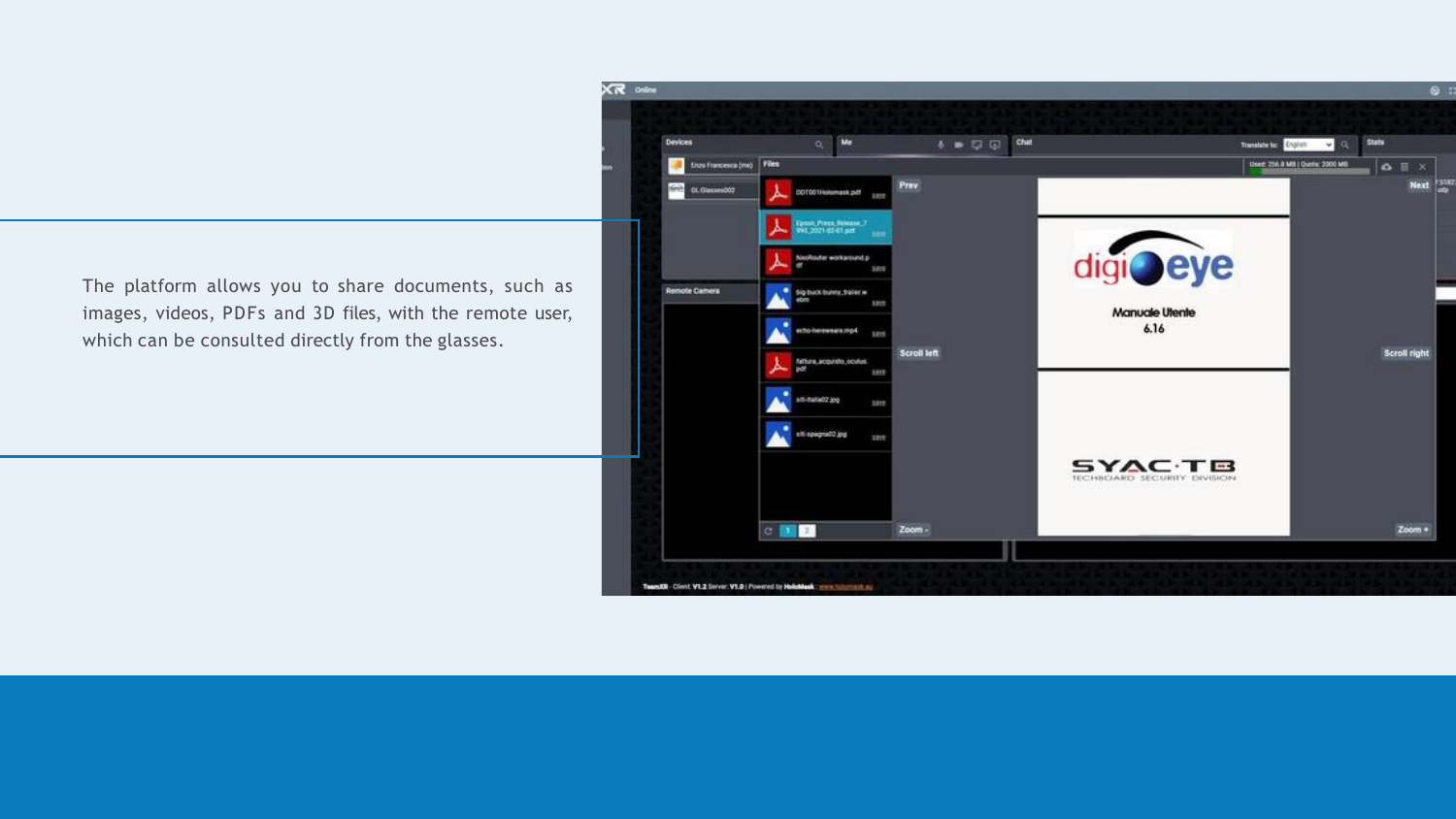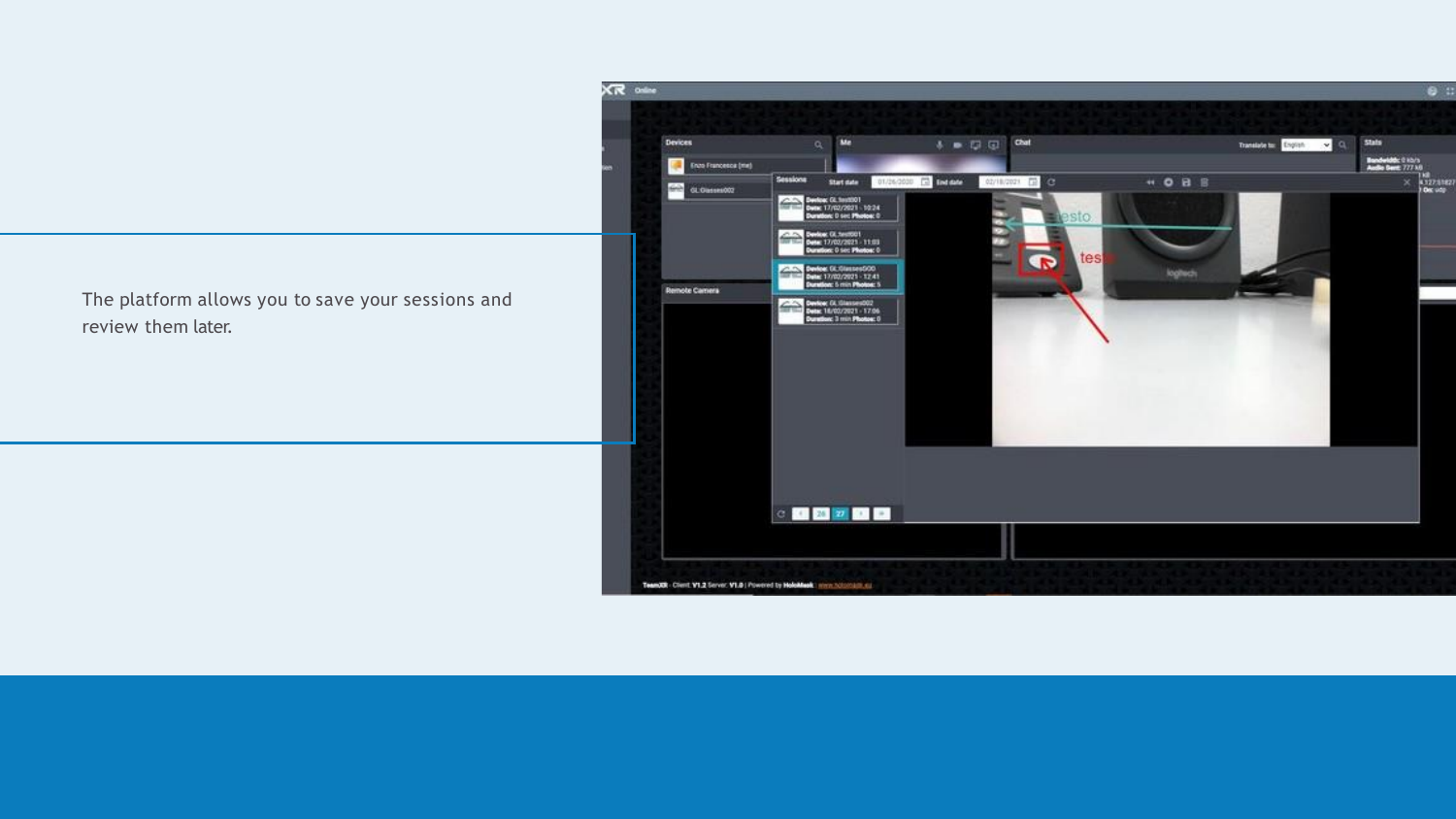The use of smart glasses, equipped with TEAM XR software, allows to assist technicians in performing complicated maintenance tasks by experienced

# Our<br>strengh



personnel .

Collaborate in real time with remote experts to complete difficult tasks faster and with fewer errors.

#### - **COMPLETE GOALS QUICKLY.**

Reduce re -working costs, travel costs and time, increasing customer satisfaction and solving problems from the first time.

#### - **INCREASE PRODUCTIVITY**

Uses the most experienced resources to provide instructions in the field without travelling.

#### - **REDUCE TRANSFER TIMES AND COSTS**

Smart glasses allows you to carry out complex activities and receive all the desired information comfortably on the lenses, so as not to distract the technician from his work.

#### - **JOB SECURITY**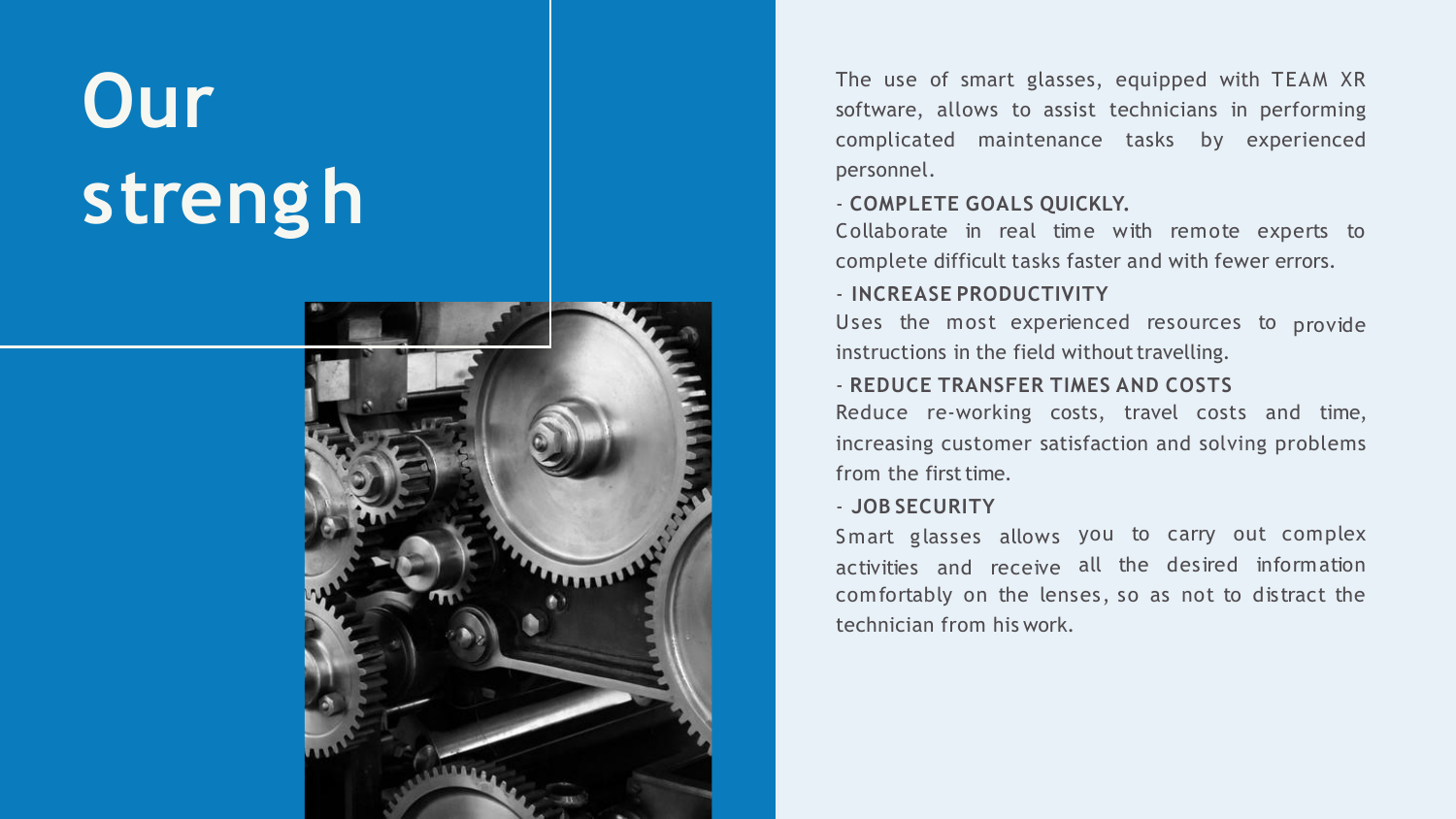# **MAIN FEATURES**

### Shared documents

Possibility of making documents (PDFs, Images, videos, 3D files) available in a cloud space shared with the glasses, in order to provide the operator in the field, the opportunity to consult documentation useful for the activity.

### Encrypted communication

All audio / video content is AES256 End-To-End encrypted to avoid "man in the middle" hacking. Access to the platform is via personal credentials.

### Chat One to One

Chat tool to communicate with remote technicians. All messages are archived in the current assistance session and can be recalled and saved.

### Multilingual translation

Possibility of setting the source language and target language of the chat so the messages are automatically translated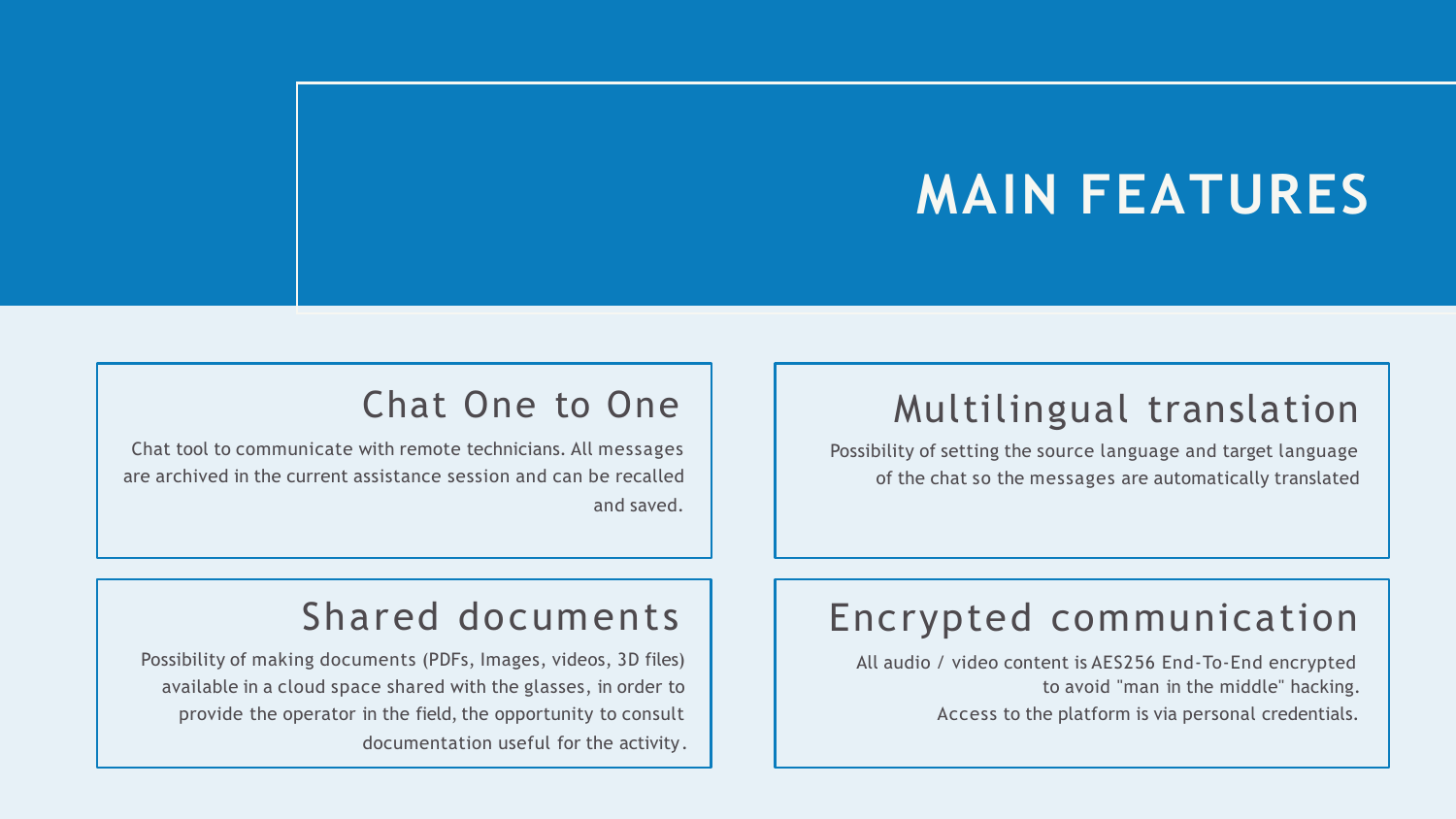# **ADDITIONAL BENEFITS**

#### USE FROM THE **BROWSER**

The expert operator can freeze a single frame from the video streaming coming from the remote glasses and draw on it with lot of grapich tools integrated on the platform.

#### **DESKTOP SHARING**

The expert operator doesn't need to install any software, but he will access the solution via browser. All modern browser are sopported, such as: Chrome, Firefox, Safari, Edge, Opera… Thanks to the applicationbeing in cloud, updates are immediatly available to the operator.

#### FROZEN IMAGE

#### SHARING FILES IN C L O U D

TEAMXR is adaptable to every need and according to the operating environment of use

#### **SESSION RECORDING**

The expert operator can share any page on his PC or Mac make it available in the field of view of the operator on field.

#### SMART GLASSES COMPATIBILITY

The expert operator can recordi the intervention session, save it on the PC and use it for later analysis or to training other operators.

The platform allows you to share documents, such as images, videos, PDFs and 3D files, with the remote user, which can be consulted directly from the glasses.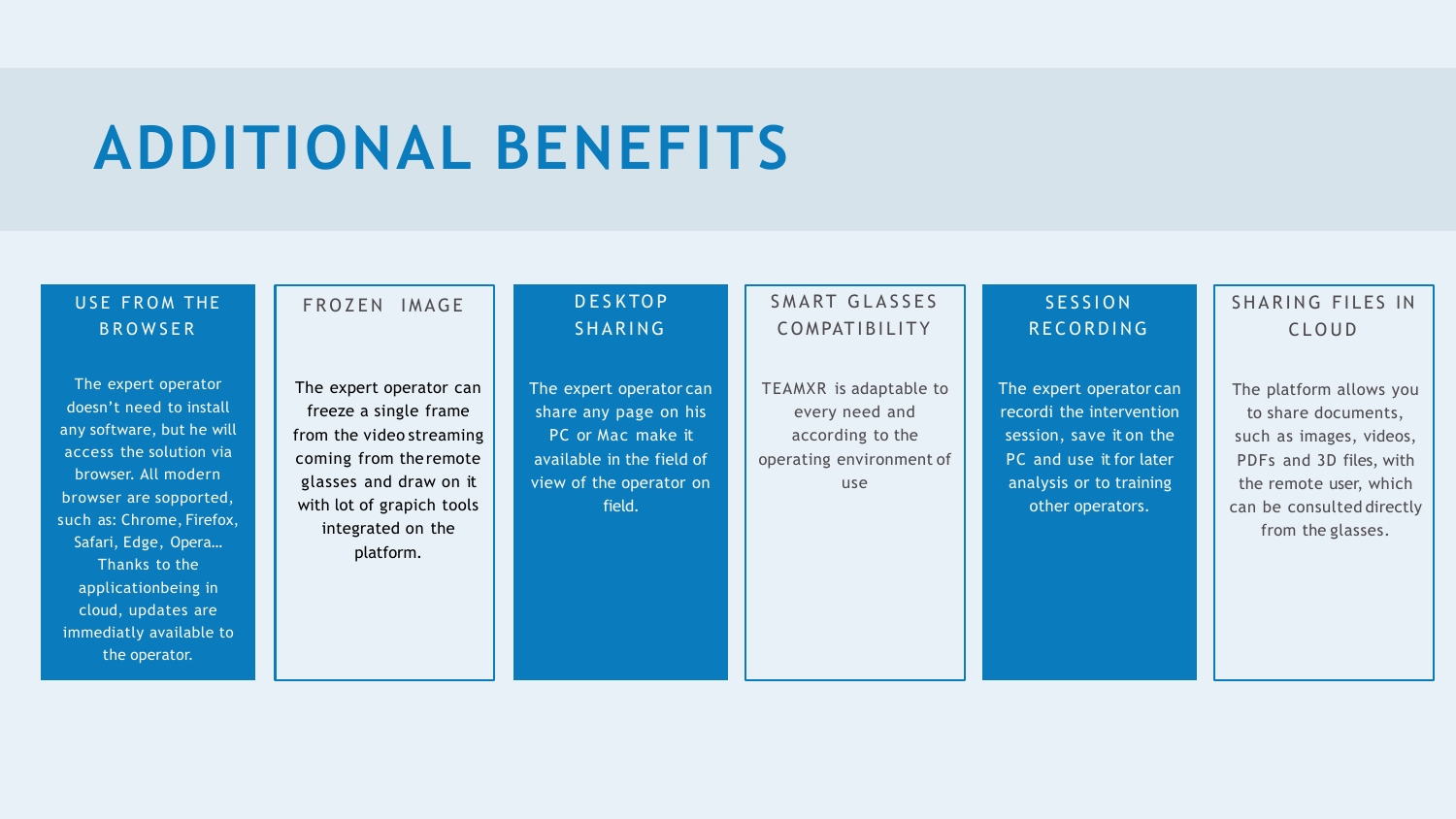# **Session Log**

### **SESSIONS INFORMATIONS**

Each assistance session is saved by keeping the intervention date, start time, end time and duration, and the customer with whom the session took place is also saved.

### SAVING SESSIONS

Single session can be saved and exported as Zip file or PDF.

### HIG HLITHS

For each single assistance session it's possible to review photos that have been exchanged, all graphic signs that have been affixed and also all the messages on chats that have been exchanged

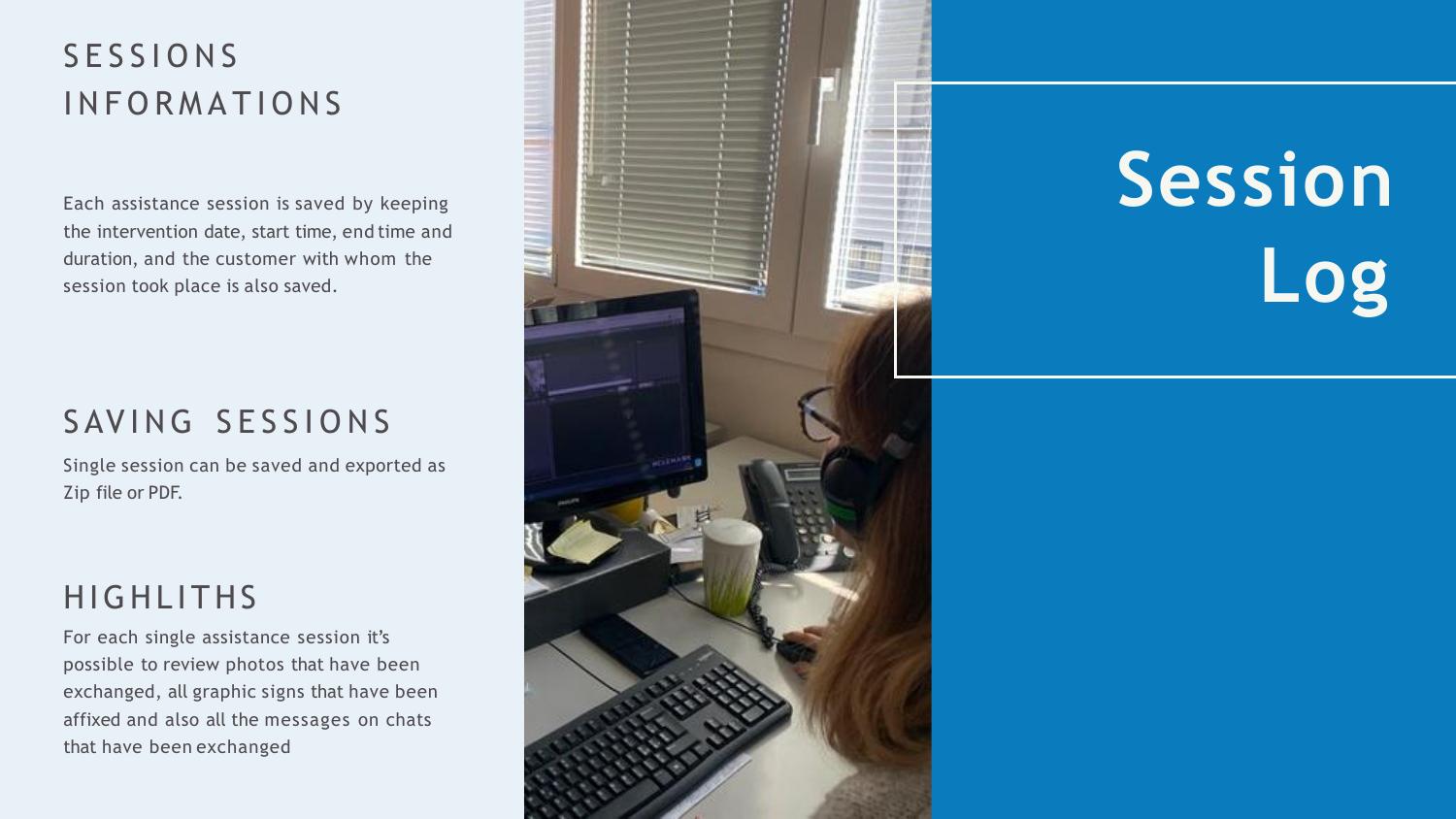# **WHAT MAKES DIFFERENT FROM THE OTHERS?**



Totally cloud platform, so the customer has not to install any additional SW.



Turnkey supply, we give smart glasses with the SW installed.



Customizable according to the requirements of the customer.



TEAM XR is adaptable to every need, depending on the environment operational in the field.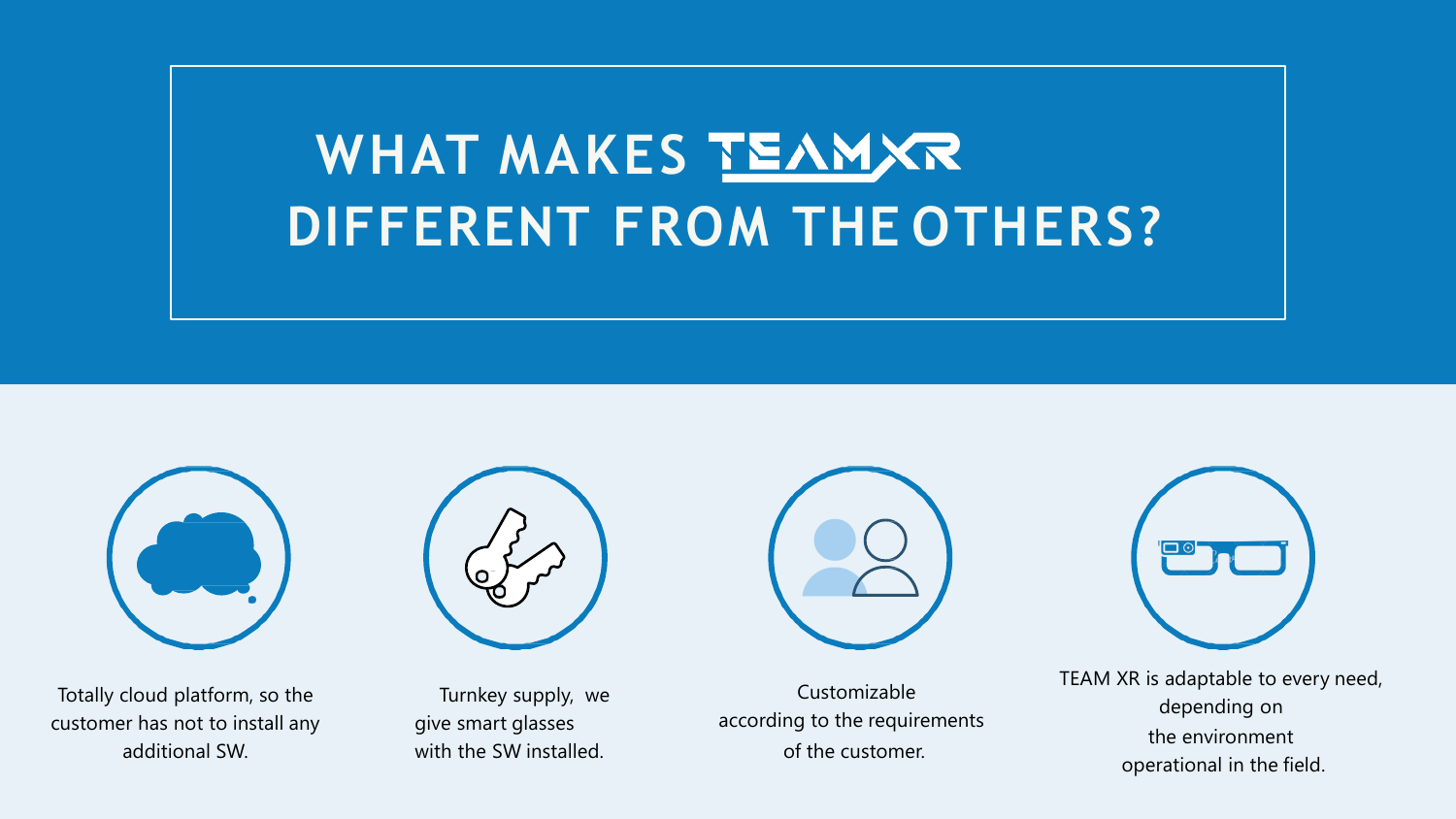## **45%** SAVING COSTS AND TRAVEL TIME

INCREASE<br>RESOURCES PRODUCTIVITY

# **100%**

**65%** INCREASE **PROBLEMS** RESOLUTIONS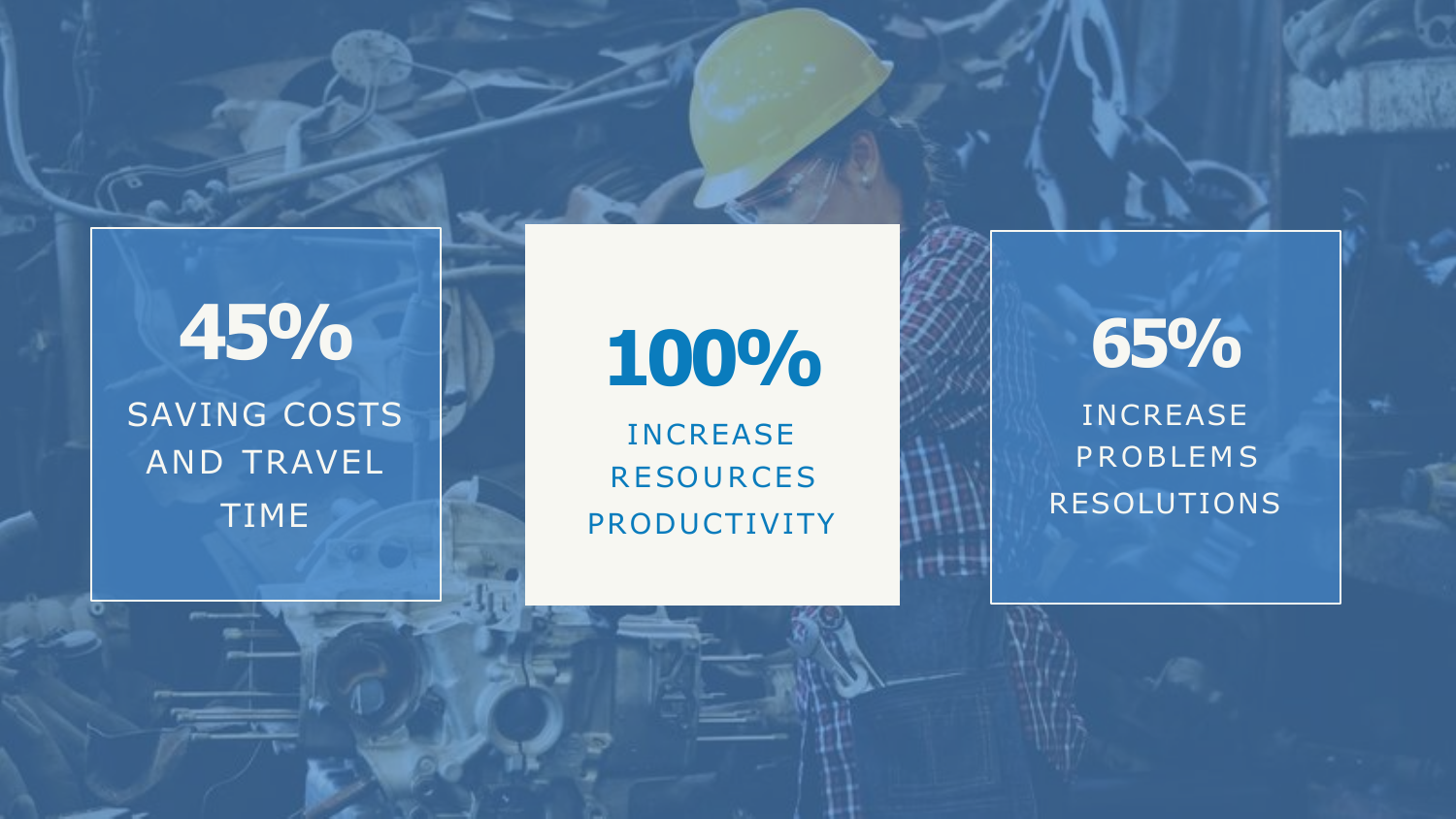# **Application Areas**



M A I N T E N A I N C E S

MAINTENANCES

**AUDIT** R E M O T E AUDIT REMOTE



F O R M A Z I O N E A D I S TA N Z A ◁ STANZ  $\Box$  $\blacktriangleleft$ FORMAZIONE



# S E C U R I T Y



## CHECK QUALITY CHECK QUALITY